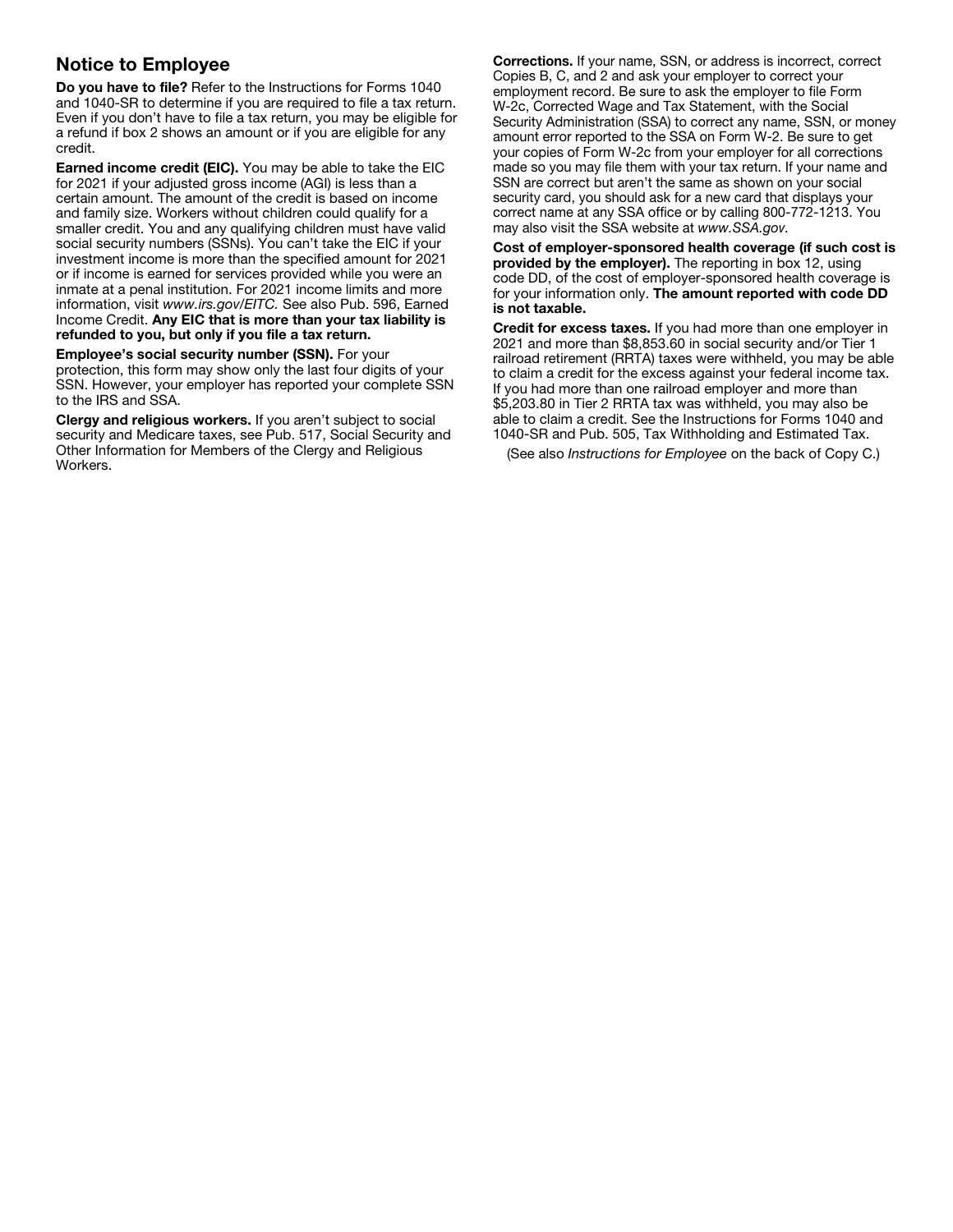## Instructions for Employee

(See also *Notice to Employee* on the back of Copy B.)

Box 1. Enter this amount on the wages line of your tax return.

Box 2. Enter this amount on the federal income tax withheld line of your tax return.

Box 5. You may be required to report this amount on Form 8959, Additional Medicare Tax. See the Instructions for Forms 1040 and 1040-SR to determine if you are required to complete Form 8959.

Box 6. This amount includes the 1.45% Medicare Tax withheld on all Medicare wages and tips shown in box 5, as well as the 0.9% Additional Medicare Tax on any of those Medicare wages and tips above \$200,000.

Box 8. This amount is not included in box 1, 3, 5, or 7. For information on how to report tips on your tax return, see the Instructions for Forms 1040 and 1040-SR.

You must file Form 4137, Social Security and Medicare Tax on Unreported Tip Income, with your income tax return to report at least the allocated tip amount unless you can prove with adequate records that you received a smaller amount. If you have records that show the actual amount of tips you received, report that amount even if it is more or less than the allocated tips. Use Form 4137 to figure the social security and Medicare tax owed on tips you didn't report to your employer. Enter this amount on the wages line of your tax return. By filing Form 4137, your social security tips will be credited to your social security record (used to figure your benefits).

Box 10. This amount includes the total dependent care benefits that your employer paid to you or incurred on your behalf (including amounts from a section 125 (cafeteria) plan). Any amount over your employer's plan limit is also included in box 1. See Form 2441.

Box 11. This amount is (a) reported in box 1 if it is a distribution made to you from a nonqualified deferred compensation or nongovernmental section 457(b) plan, or (b) included in box 3 and/or box 5 if it is a prior year deferral under a nonqualified or section 457(b) plan that became taxable for social security and Medicare taxes this year because there is no longer a substantial risk of forfeiture of your right to the deferred amount. This box shouldn't be used if you had a deferral and a

distribution in the same calendar year. If you made a deferral and received a distribution in the same calendar year, and you are or will be age 62 by the end of the calendar year, your employer should file Form SSA-131, Employer Report of Special Wage Payments, with the Social Security Administration and give you a copy.

Box 12. The following list explains the codes shown in box 12. You may need this information to complete your tax return. Elective deferrals (codes D, E, F, and S) and designated Roth contributions (codes AA, BB, and EE) under all plans are generally limited to a total of \$19,500 (\$13,500 if you only have SIMPLE plans; \$22,500 for section 403(b) plans if you qualify for the 15-year rule explained in Pub. 571). Deferrals under code G are limited to \$19,500. Deferrals under code H are limited to \$7,000.

However, if you were at least age 50 in 2021, your employer may have allowed an additional deferral of up to \$6,500 (\$3,000 for section 401(k)(11) and 408(p) SIMPLE plans). This additional deferral amount is not subject to the overall limit on elective deferrals. For code G, the limit on elective deferrals may be higher for the last 3 years before you reach retirement age. Contact your plan administrator for more information. Amounts in excess of the overall elective deferral limit must be included in income. See the Instructions for Forms 1040 and 1040-SR.

Note: If a year follows code D through H, S, Y, AA, BB, or EE, you made a make-up pension contribution for a prior year(s) when you were in military service. To figure whether you made excess deferrals, consider these amounts for the year shown, not the current year. If no year is shown, the contributions are for the current year.

A—Uncollected social security or RRTA tax on tips. Include this tax on Form 1040 or 1040-SR. See the Instructions for Forms 1040 and 1040-SR.

B—Uncollected Medicare tax on tips. Include this tax on Form 1040 or 1040-SR. See the Instructions for Forms 1040 and 1040-SR.

C—Taxable cost of group-term life insurance over \$50,000 (included in boxes 1, 3 (up to the social security wage base), and 5)

D—Elective deferrals to a section 401(k) cash or deferred arrangement. Also includes deferrals under a SIMPLE retirement account that is part of a section 401(k) arrangement.

E—Elective deferrals under a section 403(b) salary reduction agreement *(continued on back of Copy 2)*